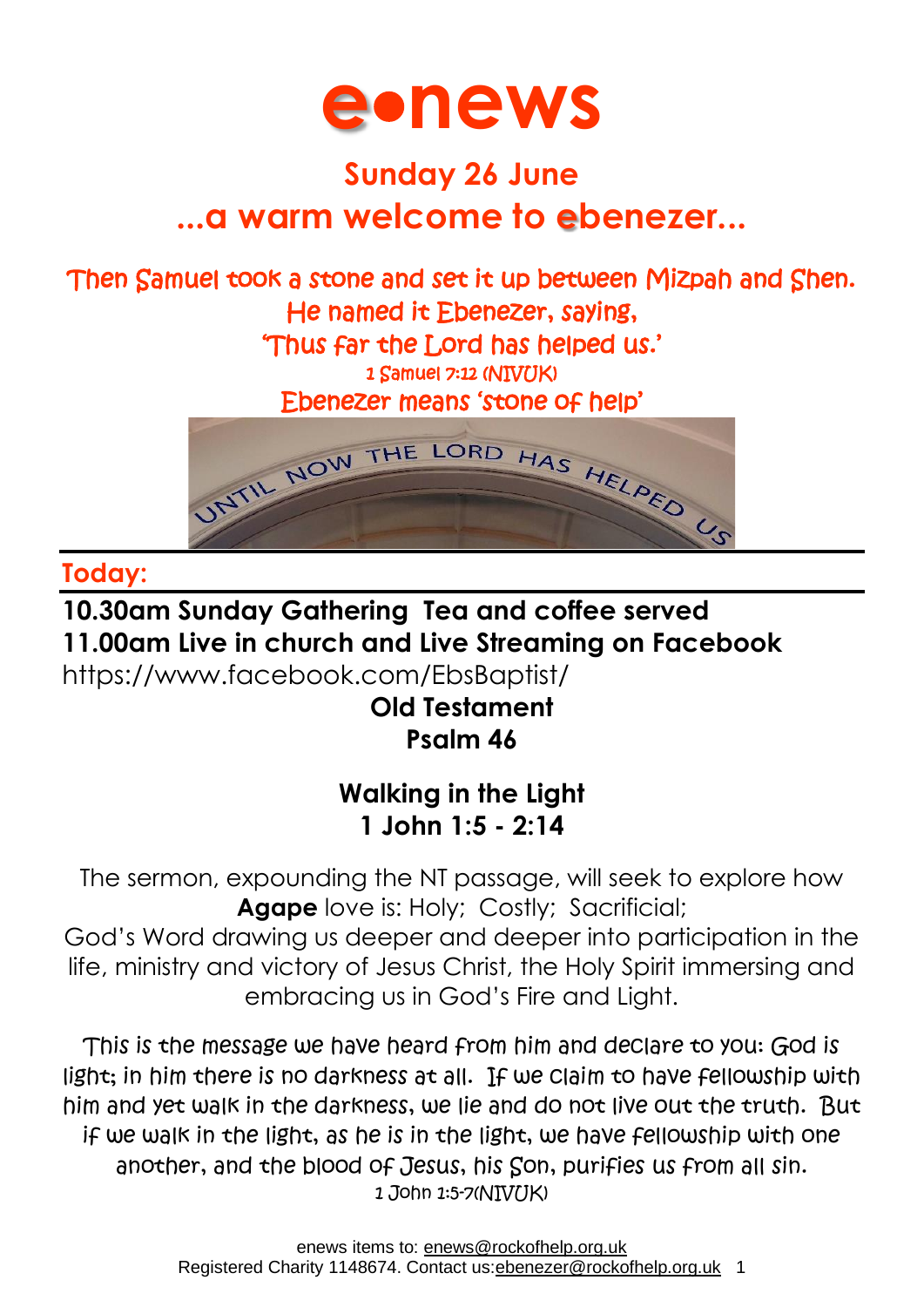#### **Sunday 3 July**

**10.30am Sunday Gathering Tea and coffee served 11.00am Live in church, and Live Streaming on Facebook** <https://www.facebook.com/EbsBaptist/> **This is what you are 1 John 2:28 – 3:10**

# **FAMILYLights: The Big Breakfast Today**



Registered Charity 1148674. Contact us: ebenezer@rockofhelp.org.uk 2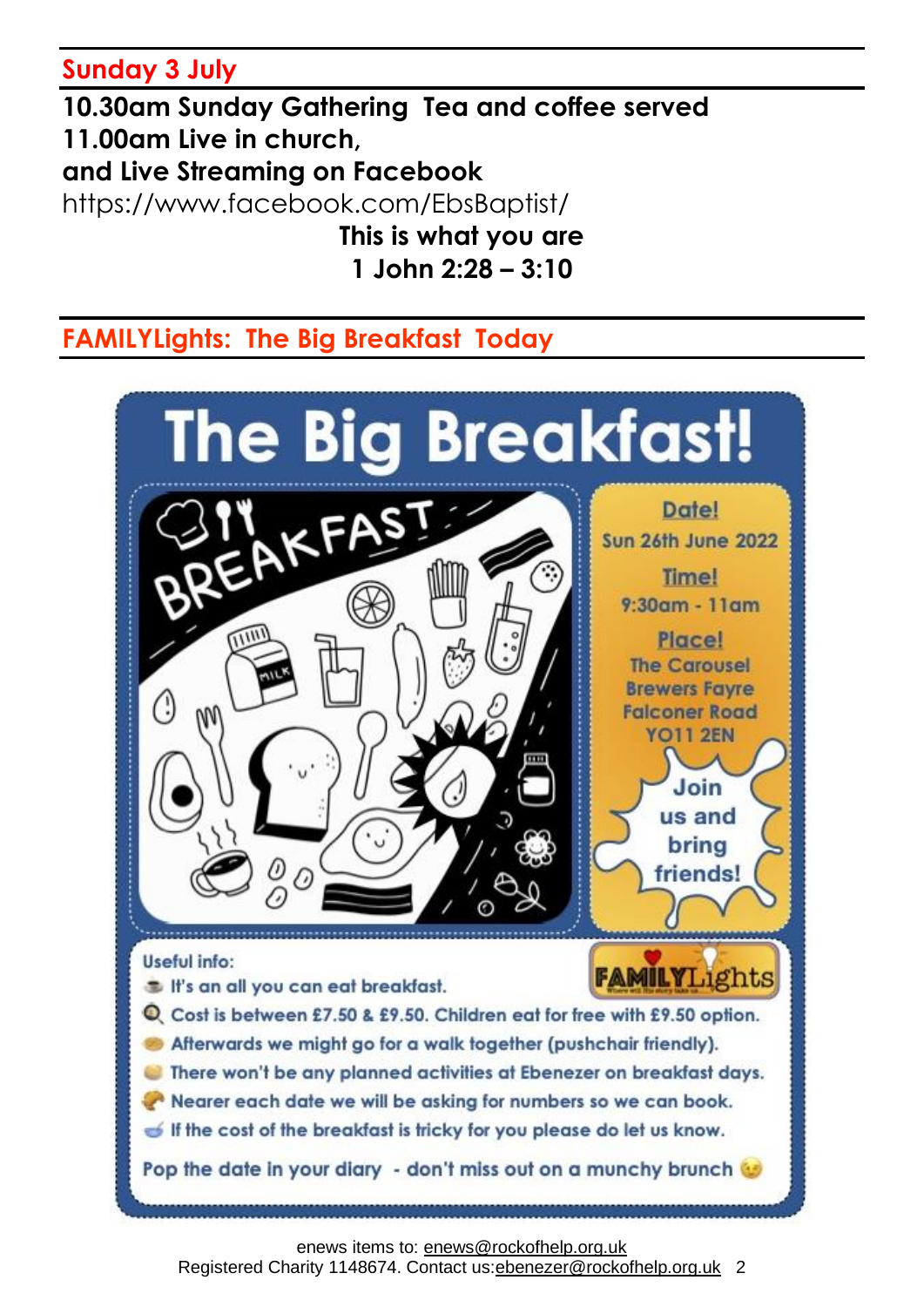# **Yorkshire Baptist Association Prayer Diary 2022**

*enews editor says:*

Please pray this week for:

- **Weanwood Valley Baptist, Leeds** 'The Church at the Farm' https://www.mvbc.org.uk/
- **Weltham Baptist Church, Huddersfield** https://melthambaptistchurch.com/

# **Missions Updates**

On the Ebenezer Church website:

<https://www.rockofhelp.org.uk/noticeboard>

- FISS Bang News June 2022
- $\overline{\phantom{a}}$  BMS Update 16 June
- $\overline{\phantom{a}}$  BMS Update 23 June
- $\frac{1}{2}$  MAF News for Prayer 17 June
- **→ YBA Newsround 22 June**

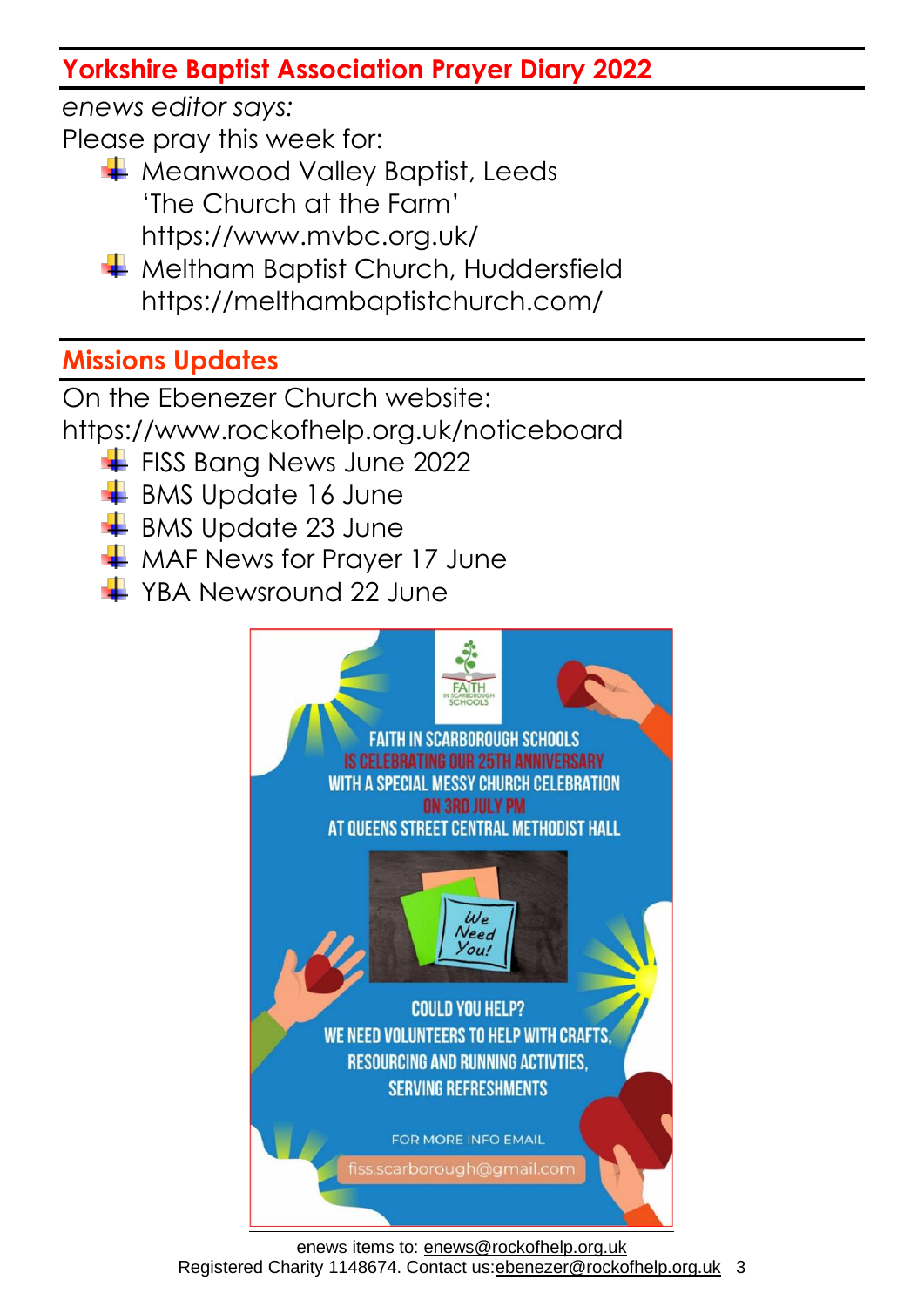# **Stepping Stones: Curry Nights are back!!**

Suggested £10 'Donation' per person

# **Stepping Stones Charity Curry Night**

ă

079699887



# 9 July 7:00pm @ SCF

*Richard and Tracey Pashby say:* Support Stepping Stones! Please join us at Scarborough Christian Fellowship, Castle Road. To book your place, please contact Rich by text or Whatsapp.

To discover more about this charity, go to <https://www.steppingstonesuk.org/> You can also speak to Pete Hick, who is a Trustee of the charity.

enews items to: [enews@rockofhelp.org.uk](mailto:enews@rockofhelp.org.uk) Registered Charity 1148674. Contact us: ebenezer@rockofhelp.org.uk 4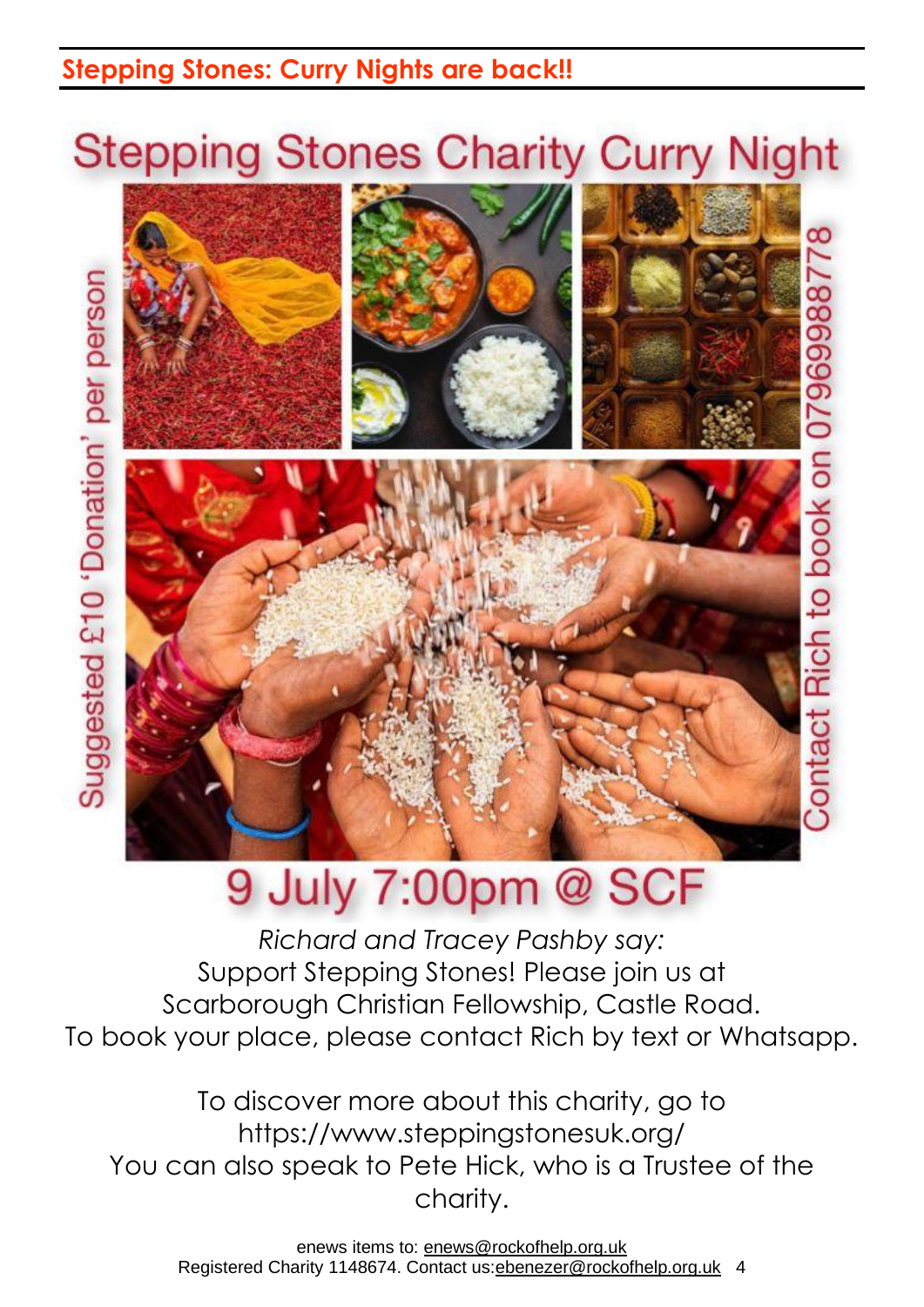#### **Joshua's Warriors – Fighting Batten Disease**

Can you help The Glovers?

10 year old Joshua has Batten Disease. **FAMILYLIghts** is fundraising in order to fund the adaptations needed and provide care for Joshua and family as the disease takes further hold of him.

The Glovers are living in temporary accommodation whilst work takes place on the home they bought. Unfortunately unforeseen problems have come to light; the electrics and plumbing have been condemned and the kitchen flooring collapsed as it was just concrete built on a mud base.

Please pray for Ali, Jon, Joshua & Andrew and give if you are able. You can simply scan the QR code or give a cash donation to the FAMILYLights team.

#### **Joshua's Warriors- Fighting Battens Disease** aofund.me/c22fb0a1



Scan to donate



gofundme

To help your understanding of Batten Disease: <http://www.bdfa-uk.org.uk/about-batten-disease/> To donate: **gofund.me/c22fb0a1**

enews items to: [enews@rockofhelp.org.uk](mailto:enews@rockofhelp.org.uk) Registered Charity 1148674. Contact us: ebenezer@rockofhelp.org.uk 5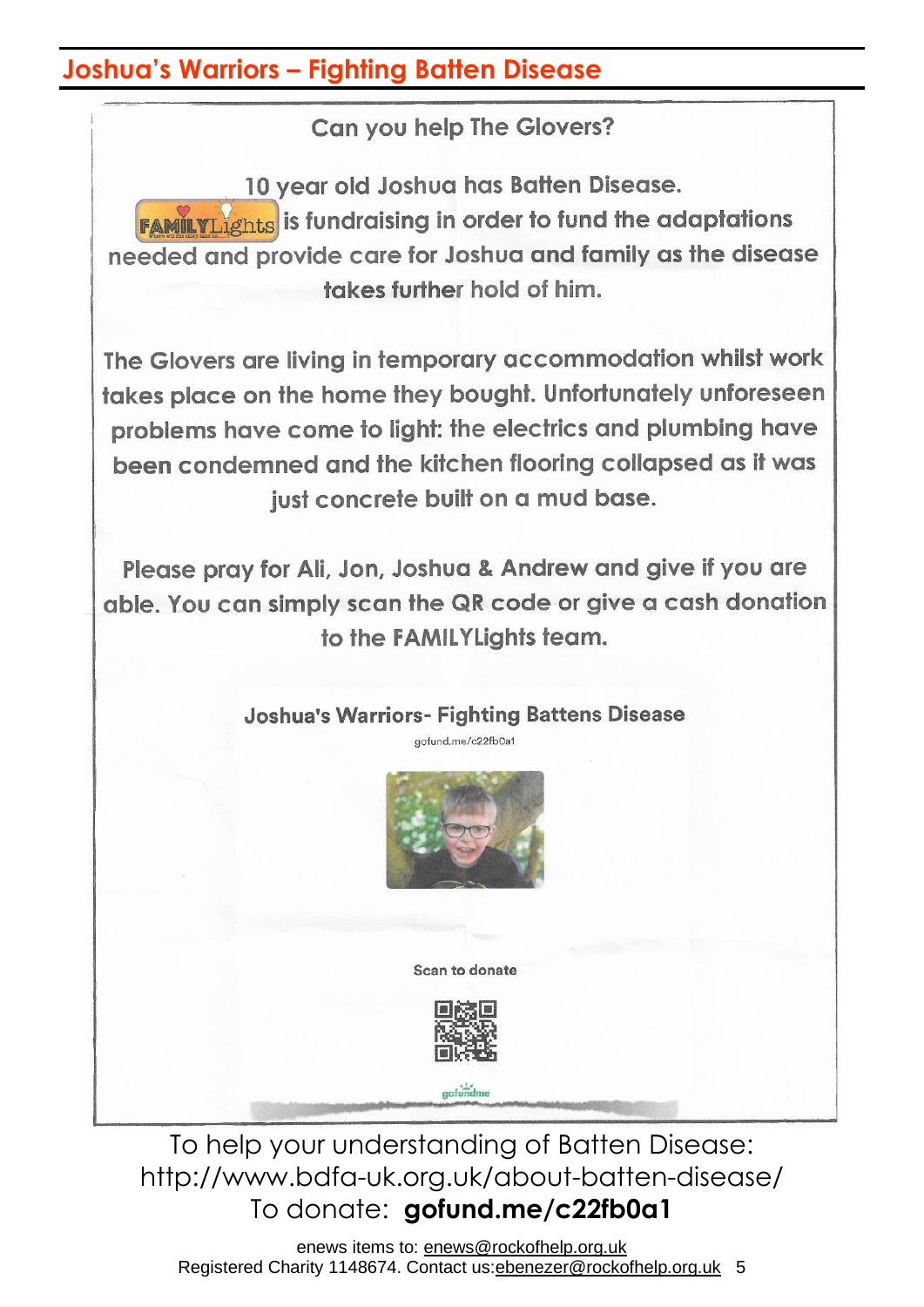### **FAMILYLights Update**

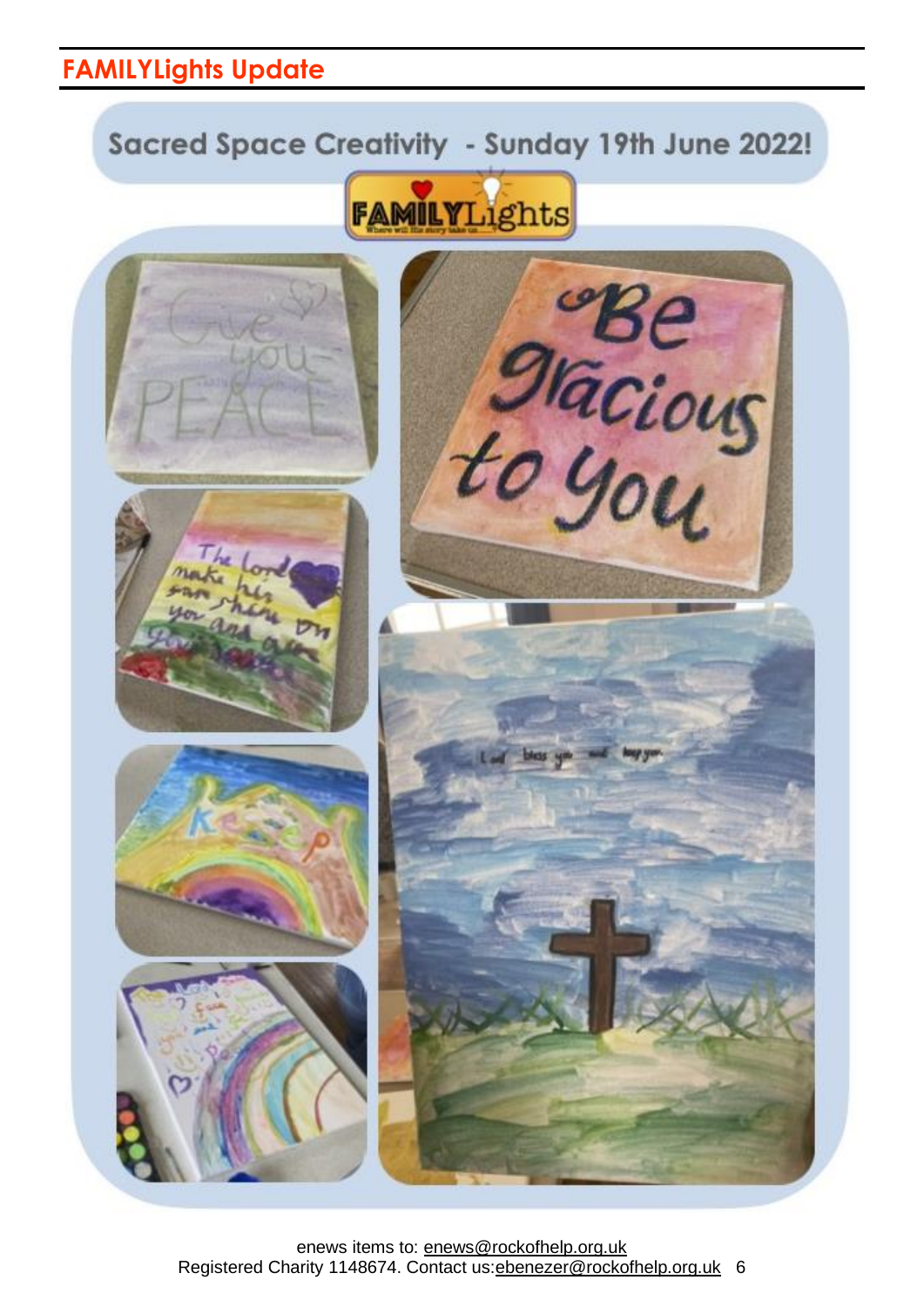### **New Wine Women's Day**



For more information, please contact: Diana Gott Baptist Outreach Pastor